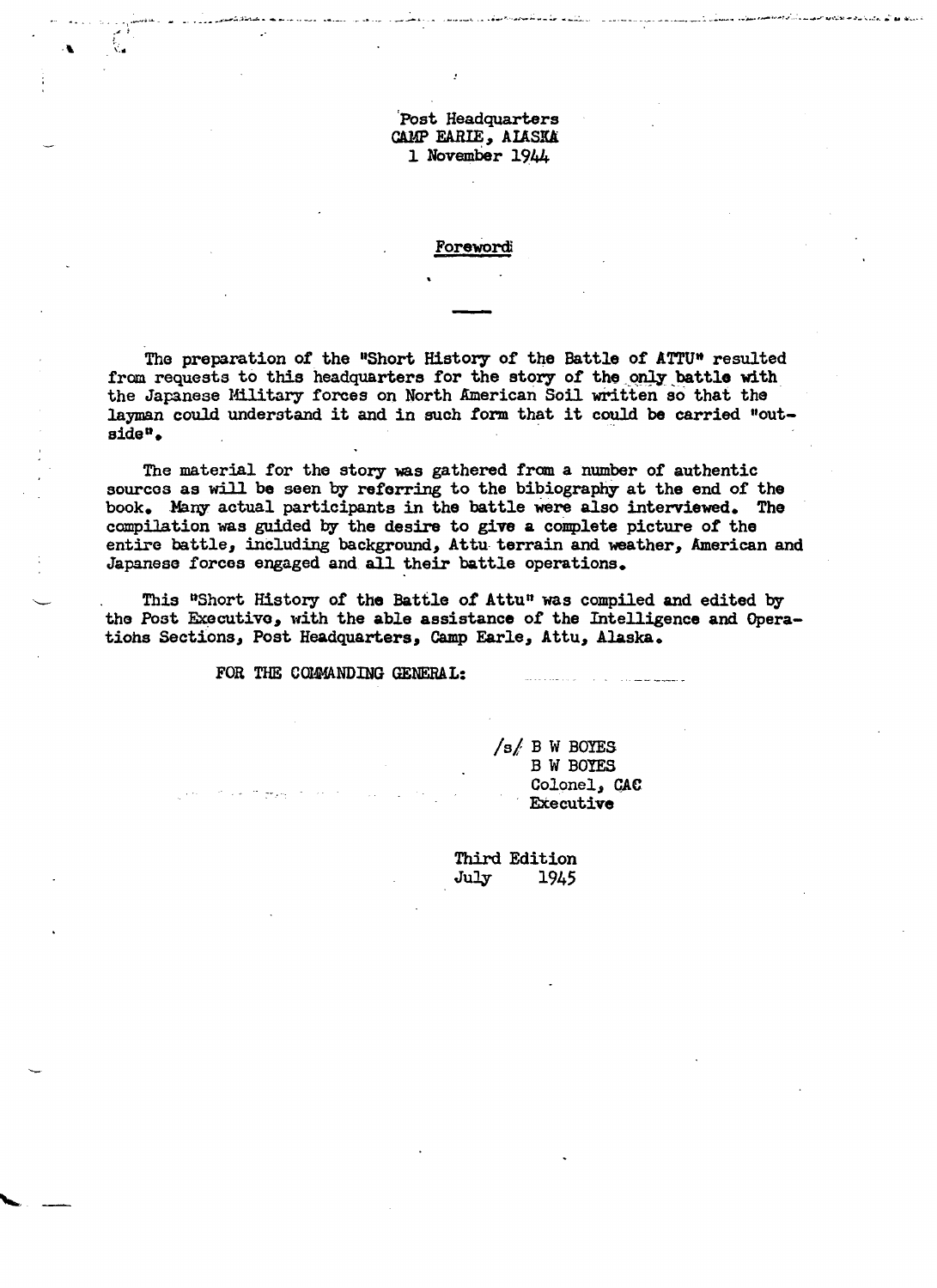#### CHAPTER I, BACKGROUND FOR OCCUPATION .

\_ .....\_ ••o.,,\_\_

 $\blacksquare$ 

. ' J'

The offensive move of the Japanese in June  $1942$ , in the North and Central Pacific was frustrated at Midway Island and in the area of Dutch Harbor. unexpected aerial strength in the Alaska Defense Command sent the Japanese reeling back westward along the Aleutian Chain to the Rat and Near Islands. Part of the Jap troops landed on Kiska Island on 7 June; the rest of the transports unloaded on Attu Island 8 June 1942. The Attu garrison immediately prepared positions chiefely in the Holtz-chichagof area, with beach positions, chiefly in Sarana and Massacre Bays. Outposts were also located at Austin Cove, Steller Cove and Temnac Bay.

In September, 1942, most of the ehemy's Attu Force was shifted to Kiska, leaving only a comparatively small group as a houskeeping unit at Attu. However, the Japs did not intend to abandon the Near Islands, but were planning to occupy Shemya and Agattu in addition to Attu. An Independent Infantry Battalion Under Lt Colonel Yonegawa was staged at Paramushiru in company<br>with the 303rd Independent Infantry Battalion under Major Watanabo. In with the 303rd Independent Infantry Battalion under Major Watanabo. October this expedition sailed for the Near Islands, the Yonegawa Battalion landing at Holtz Bay, while the Watanabo Battalion with its attached troops and Landing Strip Construction Crew was turned back from Shemya because of the suspected presence of U.S. Naval Units, and was forced back to Paramushiro.

On  $4$  November 1942, the 24th Independent AA Company, the 302nd Independent Engineers and an Amphibious Engineer Platoon landed on Attu. These units were followed on November 12 by the 35th Independent AA Company and the 6th Mountain Artillery Unit. Then in January 1943, the Watanabo Battalion returned, this time on Warships including the cruiser "KISO", and took up positions for the defense of Chichagof Harbor.

Additions were made to this force until, in early May 1943, the following units formed the garrison of approximately 2400 men under Colonel Yasuyo Yamasaki:

Yonegawa Independent Infantry-Battalion (83rd Inf Bn). Watanabo Independent Infantry Battalion (303rd Inf Bn). Antiaircraft Battaalion (4 companies under Major AOTO). Engineer Unit (1 company plus 2 independent platoons). 6th Mountain Gun Company. Anchorage Unit, Naval Reconnaissance Unit, Airfield. Construction Unit, Field Hospital and Field Post Office.

G.

#### CHAPTER II - JAPANESE DEFENSE PIAN

On  $\text{II}$  Hay, the date of the landing of the U.S. Forces, the Japs were dispersed so as to put the main strength in the Holtz and Chichagof Harbor area. Tho defense plan was to deny the use of the Chichagof Harbor and Holtz Bay area to the U.S. Forces by strong positions prepared against attack from seaward and by holding the vital Massacre-Holtz (Jarmin) Pass and the liassacre-Sarana (Clevesy) Pass\*. The 303rd Infantry Battalion was charged with the defense of the Chichagof and Massacre area and was disposed as follows: In the Hassacre-Sarana (Clevesy) Pass and on the ridgo between the Hassacre and Sarana Valleys (Gilbert Ridge) was the 2nd Company under Lt. Honna, supported by the 4th Company under Lt. Goto. The Massacre-Holtz (Jarmin) Pass was held by the 1st Company under Captain Hayashi, in an

\* Current official map names are shown in parentheses.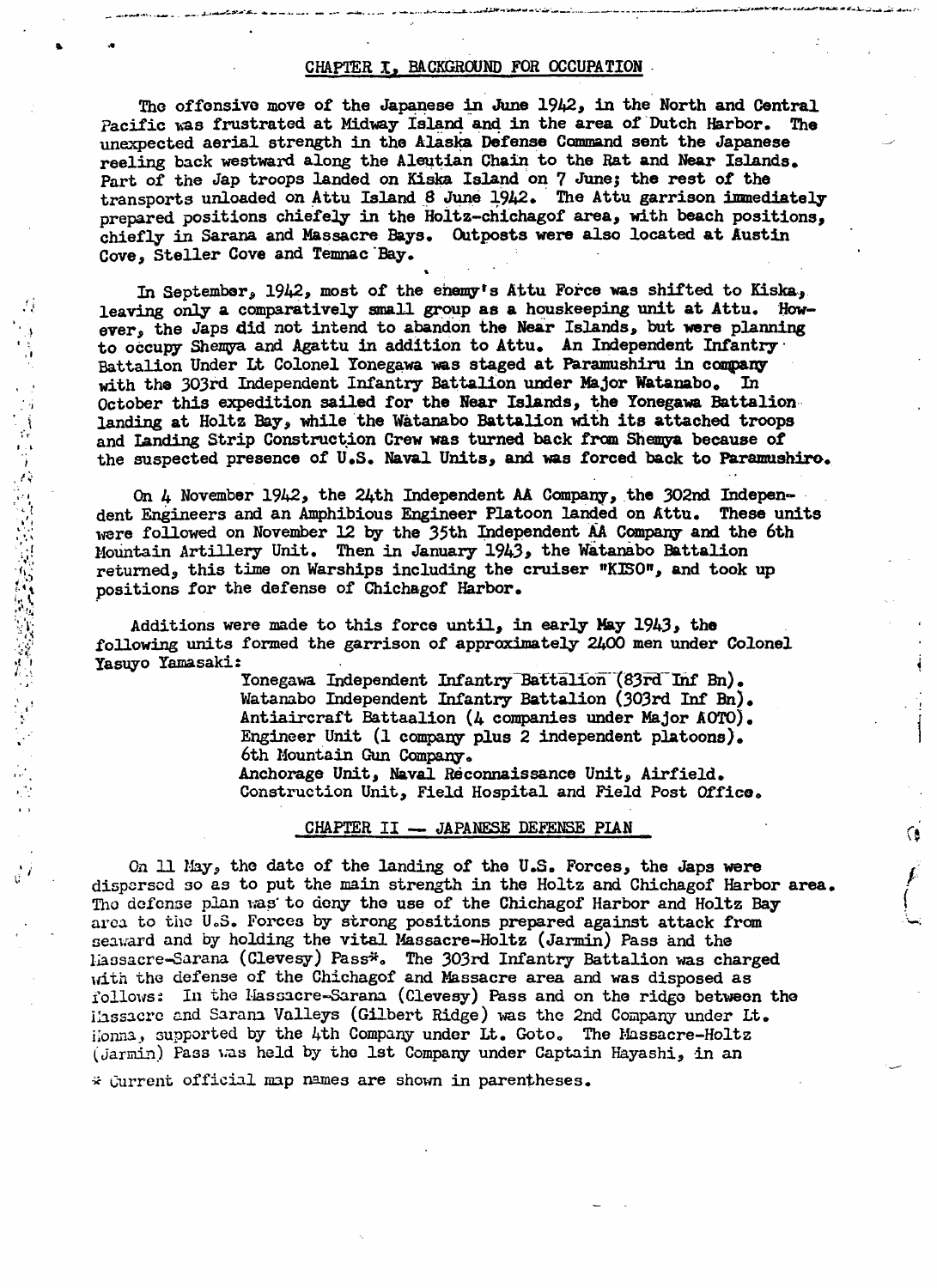excellently prepared position. One platoon of the 1st company was in the Massacre Valley to act as a delaying force. Also in that area, was the Amphibious Engineer Platoon, which was constructing trenches and trails and was prepared to unload the Jap ships expected about the 19th with reinforcements.

À

 $\begin{array}{ccc}\n\bullet & \bullet & \bullet & \bullet \\
\bullet & \bullet & \bullet & \bullet & \bullet \\
\bullet & \bullet & \bullet & \bullet & \bullet\n\end{array}$ 

The Japs knew that a U.S. Forces was in the area but did not expect an attack until late in May, so the landing was a surprise, the biggest surprise was the landing made at Red Beach, on the northwest flank of Holtz Bay. In the Massacre area, the defense was conducted according to plan, the U.S. troops baing stopped completely in front of the Massacre-Holtz (Jarmin) Pass and sub jected to harrasing fire from the Sarana (Clevesy) Pass and Massacre-Sarana (Gilbert) Ridge. In the Holtz Sector, 'the l'onegawa '(83rd) Infantry Battalion was stationed with other units, including AA Aritillery. The partiallycompleted small airstrip was located in Each Beach (O'Donnell) Valley, but was not serviceable. In the Shichagof area, one Infantry company was disposed to defend the beach, supported by artillery and other troops.

#### CHAPTER III \*\* AMERICAN PLAN OF ATTACK

American Forces had not been idle throughout the. many months following the Jap occupation of Attu, Agattu and Kiska. 7he Eleventh Air Force, operating from bases in the Aleutians at first remote from Attu but gradually moving further westward braved the worst flying weather in the world and repeatedly bombed Japanese positions. Elements of the U.S. Fleet' bombarded Chichagof Harbor and Holtz Bay beginning weeks before the launching of the actual Ï amphibious attack, and supported our landings there and at Massacre Bay.

The task force for the capture of Attu was organized around the 7th Infantry Division in the winter of 1942-43 at Fort Ord, California. In April 1943, this well trained amphibious torce departed in serials from san Francisco in ships bound for various ports in Alaska. Every effort was made to deceive the Japanese as to the destination and objective of these forces, but it is b3lieved that the enemy obtained fairly accurate information concerning the movement, even to the approximate date of attack.

D-Day was set tentatively as 7 May 1943. Several basic plans for the operation, with variants, had been painstakingly drawn up in order to be prepared for all possible contingencies. Stormy Aleutian weather, unpredictable and frequently violent, forced a change of D-Day first to 9 May, then to 10 and finally 11 May. The Navy task force convoyed and transported the Army 7th Division Task Force to the vicinity of Attu Island, arriving during the night of 10-11 May. There, the sea-going forces were divided. The smaller, consisting of the 1st Battalion, 17th Infantry reinforced and a provisional battalion including the 7th Scout Company and a detachment of Alaskan Scouts, proceeded to the north side of Attu, while the larger force, comprising the balance of the task force, moved in toward Massacre Bay from the southeast.

The details of Attu's terrain weren't known to the United States forces at that time. Accurate topographical maps had not been prepared although a crude relief map had been constructed at Fort Ord. USG and GS charts roughly showed the shore-lines, but knowledge of the beaches useable for landings, of the traversable mountain passes and of the elevations of mountain peaks and ridges was extremely limited.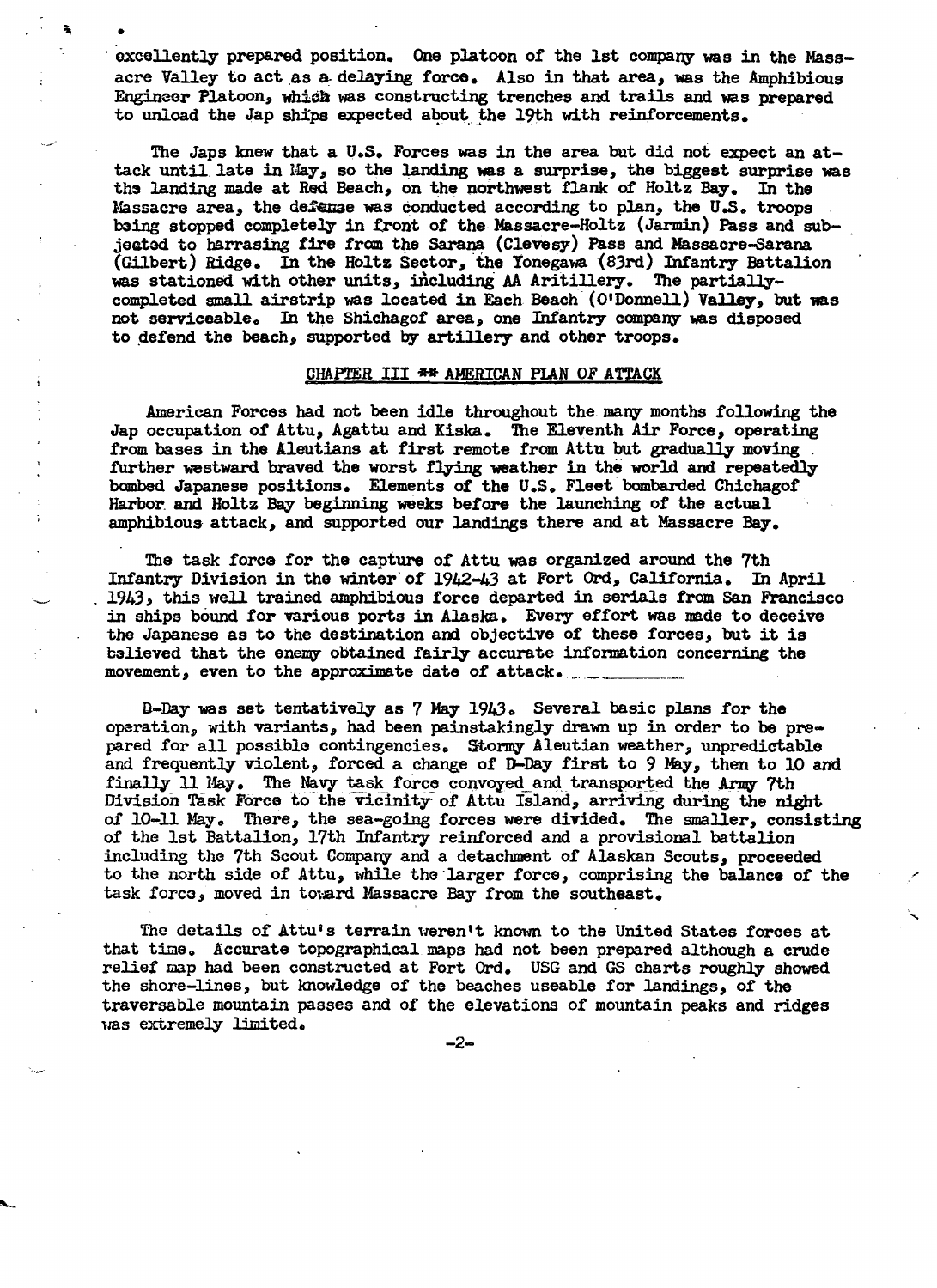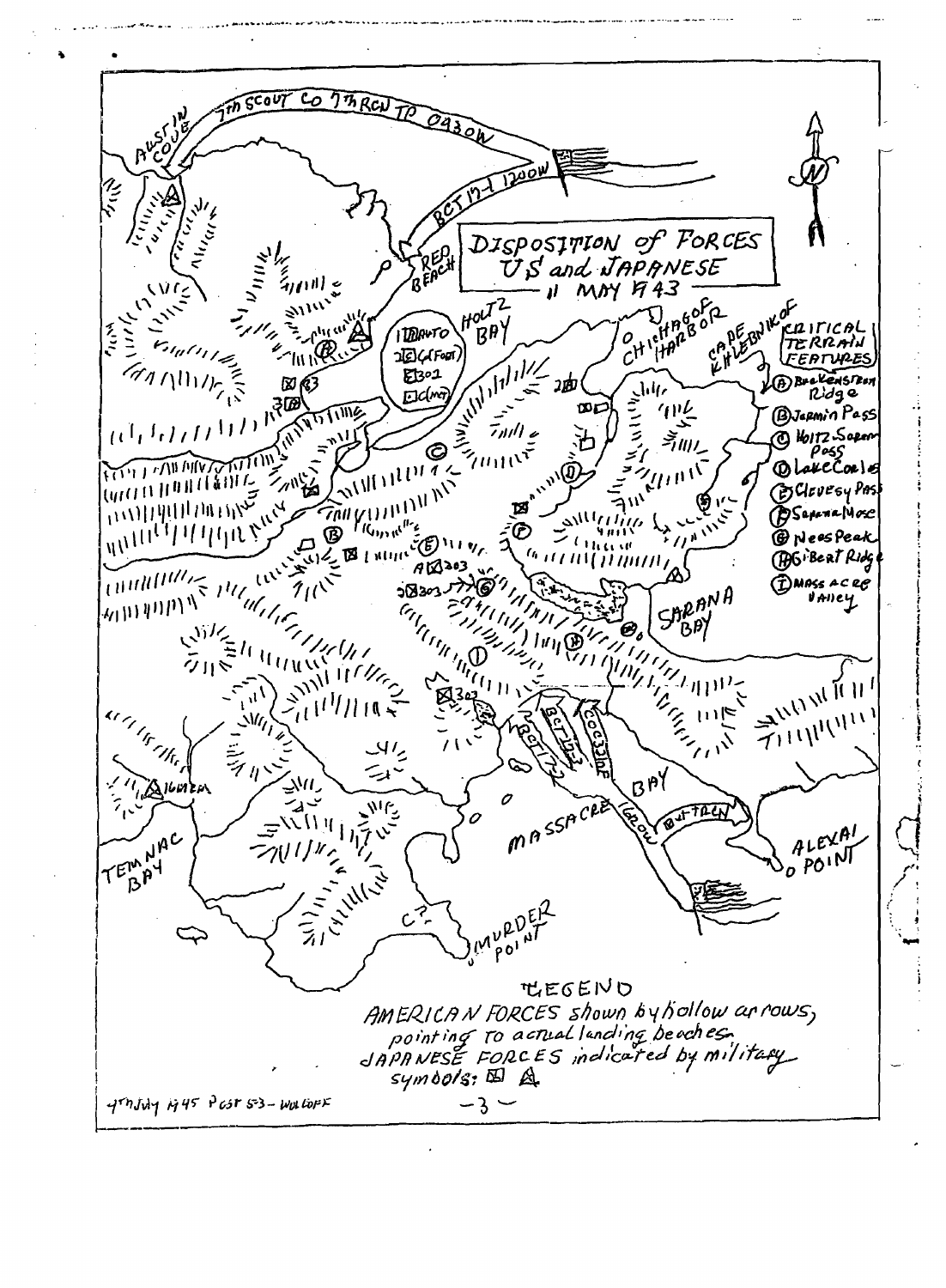Attu Island is the westenunost *ot* the Aleutian Islands and the westermnost of the Possessions of the United  $\mathfrak{F}_t$ ates in the Northern Pacific. It is about 17  $(N-S)$  by 40 (E-W) miles in extent and is indented by many bays and long inlets. It has 3.000 foot high rocky mountains, on whose cold summits lie patches of snow and ic3 the year round. There are many rocks and reefs off its shores. Beaches exist at the heads of bays and inlets, but aout 95% of its shore-line consists of rocky, precipitous cliffs. The off-shore approaches are habitually foul ground, filled with reefs and pinnacles requiring extreme caution of navigators. The valleys are very wet, with water usually only a foot or so below the surface of the tundra, which is frequently so swampy as to be in many places. a true muskeg. The spongy water-soaked tundra extends up hillsides to considerable elevations, giving away at last to rock precipitous slopes and craggy crests. No trees exist on Attu, and only small scattered patches of dwarf alder, willow and elderberry shrubs grow on the lower ground. Many of the innumerable deep crevices and gorges are filled with snow, great patches lay on the steep slopes down to comparatively low elevations while most of the summits were snow-<br>covered on 11 May 1943.

e\_ .'

The master plan called for scout detachments to go ashore at Austen Cove and Red Beach on the north and Gasco Cove on the south and conduct reconnaissance prior to the landing of combat troops; Massacre Beach was evidently considered to be well enough known not to require special reconnaissance.

The U.S. Force landing at Austin Cove and Red Beach was to drive southward, exerting pressure on the Japanese Holtz Bay-forces.

The U.S. Forces landing on the beaches of Massacre Bay from Casco Cove around to Alexai Point was to be the main striking force. It was to press northward quickly by employing its overwhelming superiority in men and material, join with the small North Force, somewhere west of Holtz Bay and then drive norteastward down the valley corridors leading to Holtz Bay and Shichagof Harobr, where practically all the enemy forces were established.

Comparing this attack plan with the Japanese defense plan, it is obvious that tha enemy- had well estimated the situation and that Massacre Valley might again have lived up to its name. This vital factor of Japanese well-eonceived defenses, plus the virtually unknown terrain and poorly understood weather conditions, was to disrupt and delay the plans of the U.S. Forces in a serious and costly manner.

## CHAPTER  $\overline{IV}$  ---INVASION DAY --11 May

D-Day begain auspiciously enough with the troop carriers, both on the north and south, reaching the rendezvous areas about  $0430W$  (local time). Sunrise was still two hours away but the morning twilight, which began at 0339W, was already of still two hours away but the morning twilight, which began at 0339W, was already of under way. Surface visibility was twelve miles and the

 $\mathcal{L}$ 

Suddenly at about 0515 hours, the fog (the typical Aleutian fog) began to roll in. It soon became obvious to all that H-hour would have to be postponed, or else the Bupport of the Naval bombardment would be sacrificed and the danger of the small landing craft being lost would assum 'proportions of a very real problem. H-hour was postponed indefinitely.

ديات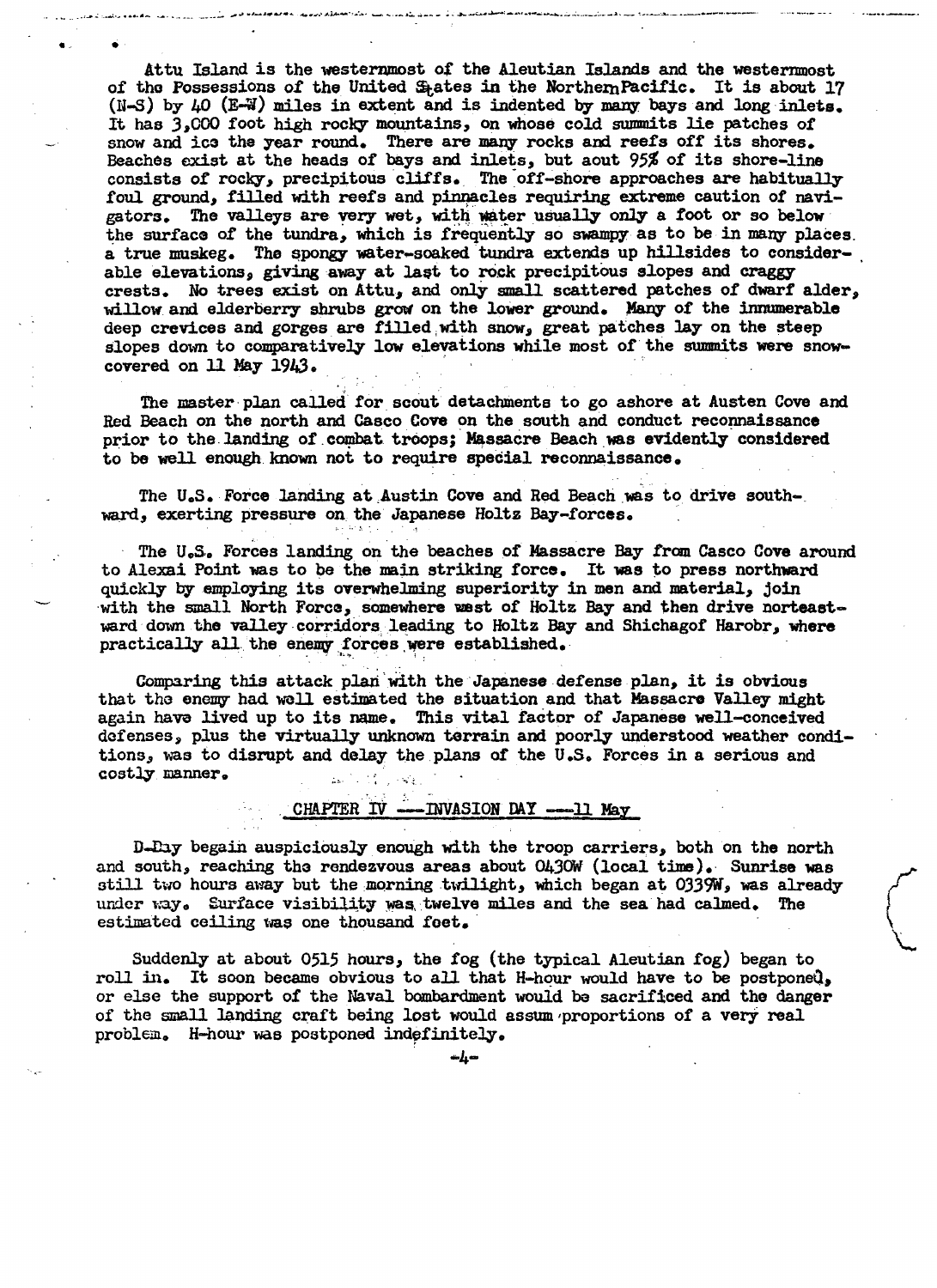I:an milled around in the transports with arms and equipment, with bandoleers and grenades, fretting at the delay. Some felt that D-Day would again be postponed because of the fog, which had closed in like a dense amoke acreen. Everybody, the commanders and the commanded alike, was nervous, tense, irritable. Finally, at about 1200 hours, the word flashed to proceed with landing operations.

.. .

In the north at Red Beach, guided by a radar-using destroyer, the detachment of Alaska Scouts debarked ,into landing craft soon after *1200i1.* They towed small plastic boats into which they would transfer before reaching the beach so that their approach might not be compromised by the roar of the motors of the LOP's. Behind the Scouts were six landing craft containing the assualt Company of the Battalion Combat Team 17-1. These troops stood off-shore until the beach had been reconnoitered by the Scouts for feasibility as a landing point. The beach was narrow, but feasible, and" the landing operation was begun.

From Red Beach, the First Battalion 17th Infantry climbed the very steep 250-foot escarpment and drove inland rapidly toward its first objective, Hill X, which was on the high ground (Muckenstrum Ridge) immediately overlooking Holtz Bay from the northwest. It was not until about 1900W that the first resistanco was encountered when the platoon anchoring the left flank of the battalion flushed a party of four armed Japs. Of these, two were killed and two escaped into the fog. Shortly thereafter, the enemy guns in Holtz Bay opened fire on the beach patrol but no casualties were inflicted. About 200W, the advance' on Holtz Bay area was halted, about 800 yeards short of its objective. At this time the fog was so thick that it was impossible to reconcile any terrain features with those noted on existing maps and rather than run the risk of becoming lost, the battalion commander ordered his troops to take the defensive positions with strong outpost guard mounted around the entire perimeter. During the night, Jap forces occupied Hill X (Muckenstrum Ridge). From this position, they pinned down by fire, one company of the 17th Infantry throughout 12 May in a deep ravine. On the morning of 13 May, the capture of the top of Hill X (Upper Muckenstrum Ridge) was completed by close fighting, although there were no cases of actual hand-to-hand combat<sub>5</sub>-and the North Force poured down into Holtz (Addison) Valley.

Supply was a doubly-tough problem on the north side of the island because the entire line of communications passing over Muckenstrum Ridge was vulnerable to fire from the enemy AA guns in Holtz Bay and positions on the high ground (Moore Ridge) overlooking Black (West) Beach, Holtz Bay.

In the southat Massacre Bay, landing difficulty due to heavy fog was also encountered by our assault force. H-hour was postponed from 0740W until 1530W. At about 1630W these forces begain the landing on the sand at Massacre Bay. The fog was so thick that one entire wave of boats landed on the wrong beach. In another case, a destroyer nosed its precarious path into the bay through the fog by means of radar and led a group of landing craft to the beach. Once ashore, the troops moved over the wet tundra-covered low ground to the rocky hills, shrouded in dense clouds above the 300-foot contour lines.

With the landing established, the battalion combat teams  $(17-2$  and  $17-3)$ began their push inland. No enemy resistance was met until about 1900W when, after advancing about twenty-five hundred yeards inland, Japanese rifle, machine

-5-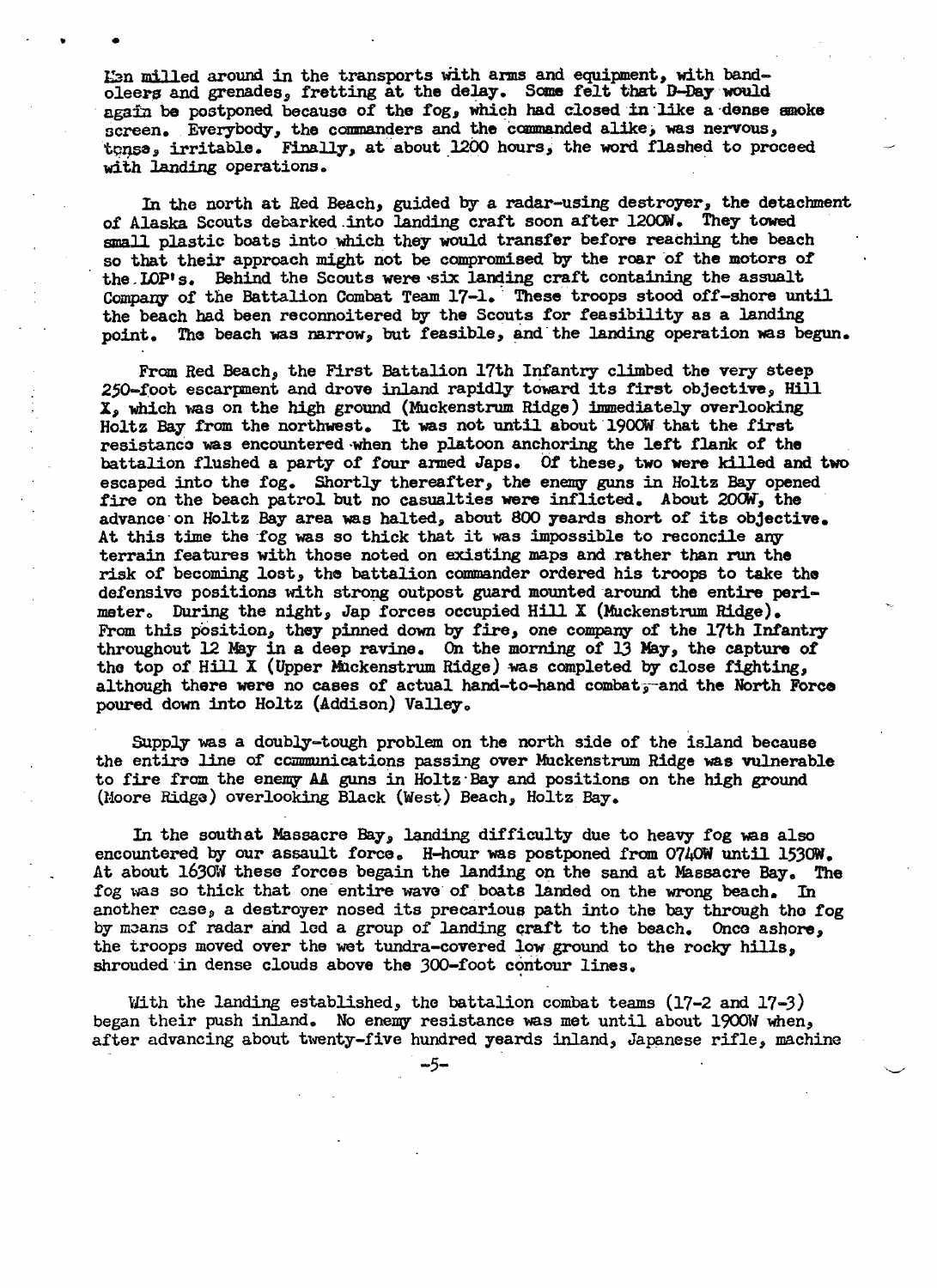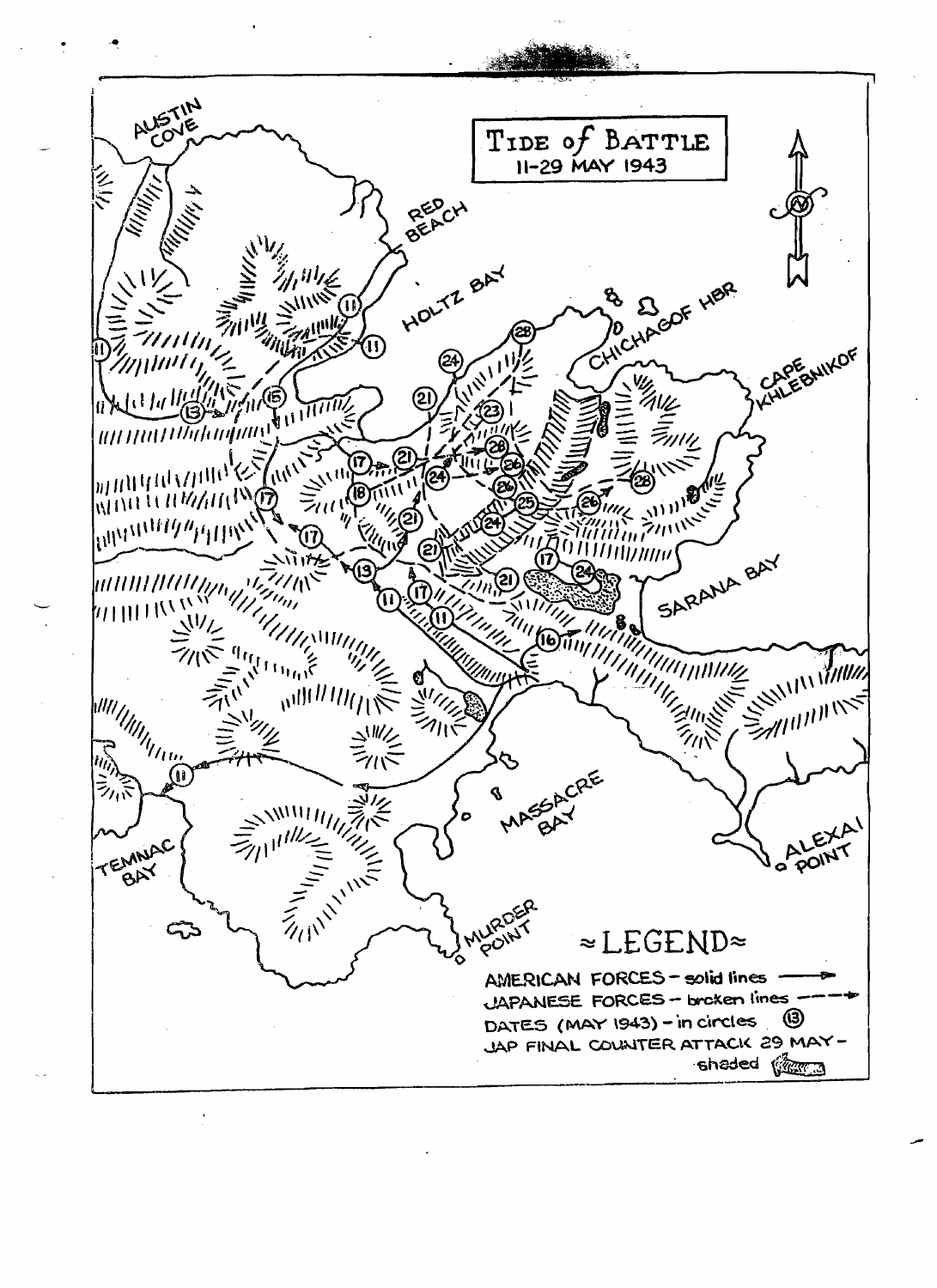gun and mortar fire was brought to bear on the forward elements of the U.S. troops from high ground north and east of Massacre Valley.. This resistance increased until the two assault battalions were effectively pinned down for the night and the advance stalled. The assault was resumed next morning, but made little progress.

.<br>اجتماعه الاستخدامي

..

- :...-- .

Supplies poured ashore throughout the night. Vehicles could only operate effectively on the beaches and in stream beds; tundra and muskeg bogged them down elsewhere. Most of the supplies and ammunition were man-handled for the first ten days of operations.

The Japs skillfully took advantage in all cases of the high ground overlooking the' valley floors, up which American troops first tried to advance. Thus it was found necessary to clear out pockets of resistance on the ridges before attempting concerted drives through the valleys. American blood was spilled to establish this favorable situation. The 32d Infantry Battalion had joined the 17th in the battle on both fronts by this time. In the enemy's efforts to frustrate the American advance, his staunchest ally was the impermeable fog. As patrols attempted to gain access to dominating heights, the Jap would occupy defensive positions at the fog line from which points he could would occupy defensive positions at the fog fine from which points he could<br>bring sufficient fire to bear on the Americans to pin them down. If a Jap position was located by the searching artillery fire, the Jap would dissapear into the fog only to turn up at some other almost impregnable position from which he could cover all sectors of approach. which he could cover all sectors of approach.<br>Artillery was landed on Red Beach (later at West Beach, Holtz Bay) and at

Massacre Bay to support the attack and to afford protection against hostile air attack. Initially, the artillery was set up on the beaches due to difficulties encountered moving overland.

Force artillery consisted of the 48th and 49th Battalions, Field Artillery (I05.MMHow.itzers), and the 78th AA Regiment (one battalion of 9Qnm guns and two battalions of 40mm guns) reinforced. Added to this were two improvised batteries of six 75mm pack howitzers each taken from the' infantry- cannon companies. The field artillery battalions furnished officers and gunners to these batteries, so that they could employ the indirect-fire methods of the field artillery.

The filed artillery set-up Fire Direction Centers to control the artillery fire as soon as the artillery was landed. Many reference points were registered on so that concentrations could be brought to bear on targets of opportunity. Due to the low and shifting fog line, enemy machine guns and mortars on the hill sides would be visible only momentarily. It was, therefore, necessary to bring fire on those targets with the least possible delay. Artillery communication was by wire and radio, but the latter was found to be the more reliable due to traffic and gun fire breaking tho wire lines. Duo to communication between all batteries and between the two Fire Direction Centers, any observer could adjust the fire of any battery. All fire was observed, employing some NCOs as well as officors.

#### CHAPTER  $V -$  HOLTZ-MASSACRE ACTION (22-21 MAY)

During the first four days the Japs held firmly in the Holtz-Massacre (Jarmin) Pass, but continuous pressure on the Holtz Bay sector from tho lott flank, by the Red Beach (North) force and by the south force up Massacre Valley

...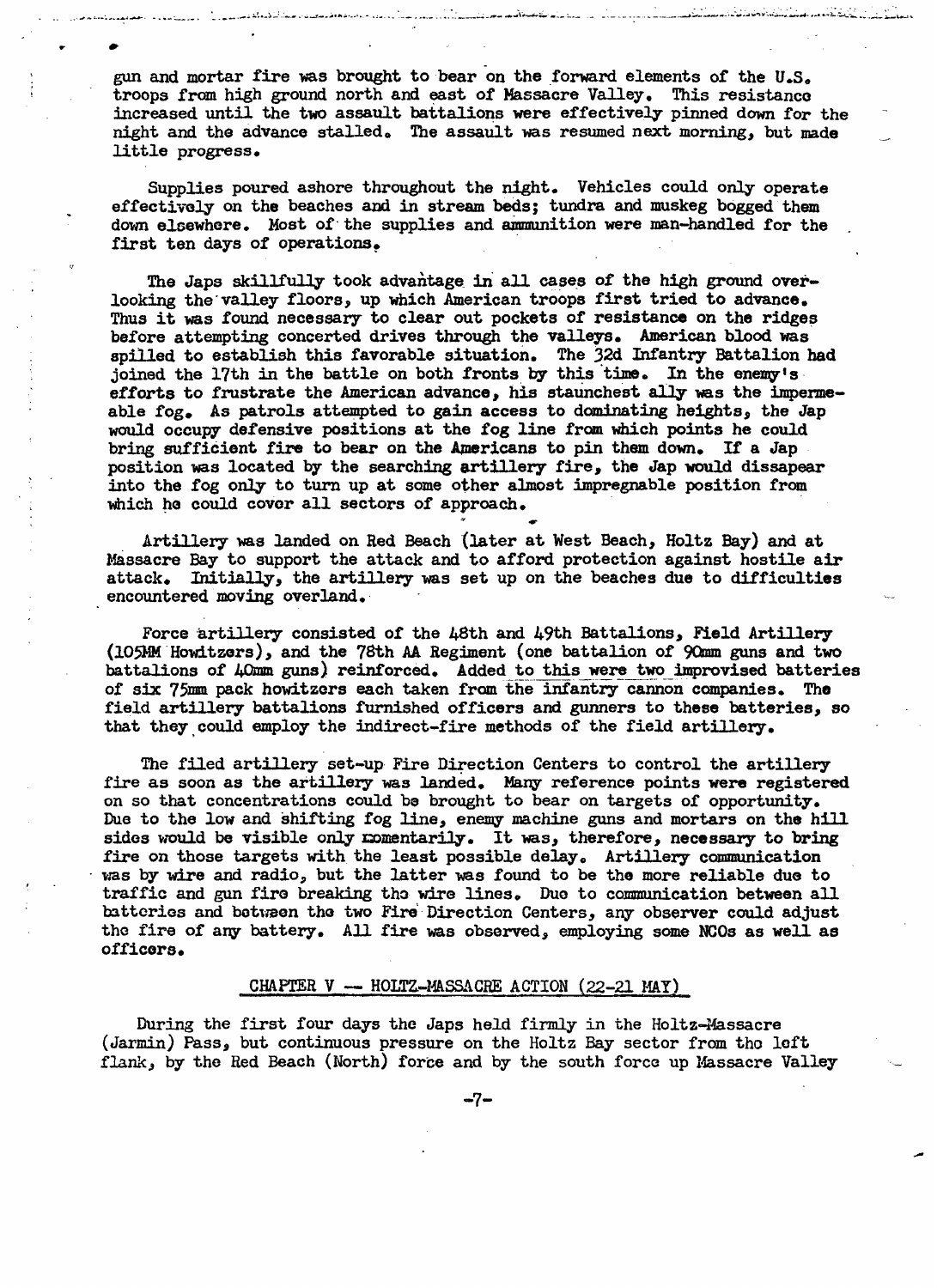$\text{was making the area unchanged.}$  The Japs were forced down from Muckenstrum Ridze into the West Arm, across the middle (Moors) Ridge, and then Eastern (Holtz Eay) was threatened by these American Forces driving in from the North. The Provisional Battalion, which landed at Austin Cove and which had been lost in the mountain for 5 days suffering tremendous hardships, contacted BCT  $17-1$ on tho Holtz (Addison) Valley floor on l5 May.

.<br>وما ي التحديث من من من المسلم المنظمة السيء المسلم المسلم المسلم المسلم المسلم المسلم المسلم المسلم المسلم المسلم المسلمين

. \_.. \_ .... \_.\_~~ ......-.,.4 .:.....·t ....... .-...:....... \_\_ ........

,/ ; •

On 15 May, Colonel Yamasaki issued a withdrawal order that caused an orderly retreat into tho Chickagof Harbor area, leaving only rear guard forcas to hold in East Arm Holtz Bay and cover the movement. On 16 May, following a heavy pounding from the Artillery and determined assult by U.S. Forces, the 1st Company of the 303rd evacuated the Holtz-Massacre (Jarmin) Pass into the Cold Hountain area and prepared to assist the 2d Company in holding the Sarana (Clevesey) Pass. On the 17th of May, patrol contact between the North and South Forces was effected in the Holtz-Massacre (Jarmin) Pass area.

The heavy fire of the field artillery battalions (reinforced) was responsible to a large degree for many of the gains that were made by the Infantry. Host of the guns were emplaced on the beaches, but during the action, two batteries were moved approximately 1000 yeards up the Hogback in Massacre Valley. During the 21 days of action, 32,270 rounds of 105mm and more than 10,000 rounds of 75mm ammuntion were fired. The 78th AA regiment was landed in increments during the action. Due to almost complete lack of air opposition, little use was made of this AA artillery. Most of the personnel of the AAA were used as ammunition and stretcher carriers. In this work, they did invaluable servica.

On 18 Hay<sub>3</sub> the U.S. Forces augmented by the 1st Battalion, 4th Infantry which had just landed on Massacre Beach, began the assault on the Sarana (Clevesy) Pass. By tho next day, this assault had cleared the high ground (Robinson) Ridge northwest of the pass but was stopped by the Jap forces under Lt Horna at Point "A" (nees Peak) on the west tip of the Massacre-Sarana Ridge (Gilbert) Ridga. Here Honna's unti occupied a strong position that covered the steep slops leading down from the ridge. The first assault was thrown back with losses, and American weapons were promptly fired back into Massacre Valley by the Japanese and produced casualties, though the fire was unaimed. Point mAn (Nees Peak) was finally wrested from Lt Nonna, who died with his unit in its defense on 21 May.

# CHAFTER VI  $-$  MASSACRE-SARANA ACTION (22-23MAY)

Occupation of Point  $^nA''$  (Nees Peak) by U.S. Forces opened the Sarana (Clevesy) Pass, and enabled the U.S. battalions to move through it with Chichagof Harobr as the objective. The high ridge (Pendergast) on the left of the Chichagof Valley was promptly climbed and steady pressure forced the Japs hack. However, the strongly held Sarana Nose, the junction of Sarana (Siddens) and Chichagof (Jim Fish) Valleys, presented a problem. Here Lt. Gote with his 4th Company, 303d Battalion, with remnants of the 2d Company, defied the crossing of the Sarana (Siddens) Valley floor. In plain sight of his position an infantry company was assembling for what appeard to be a suicide advance. Suddenly, at 0640 on 22 Hay, the combined fire of all American artillery batteries, infantry cannon, heavy weapons and anti-tank units in the area descended on Sarana Nose. At 0700 the doughboys crossed the valley with few casualties and routed or killed Gote's forces, thus opening up the Sarana (Siddens) Valley.

-8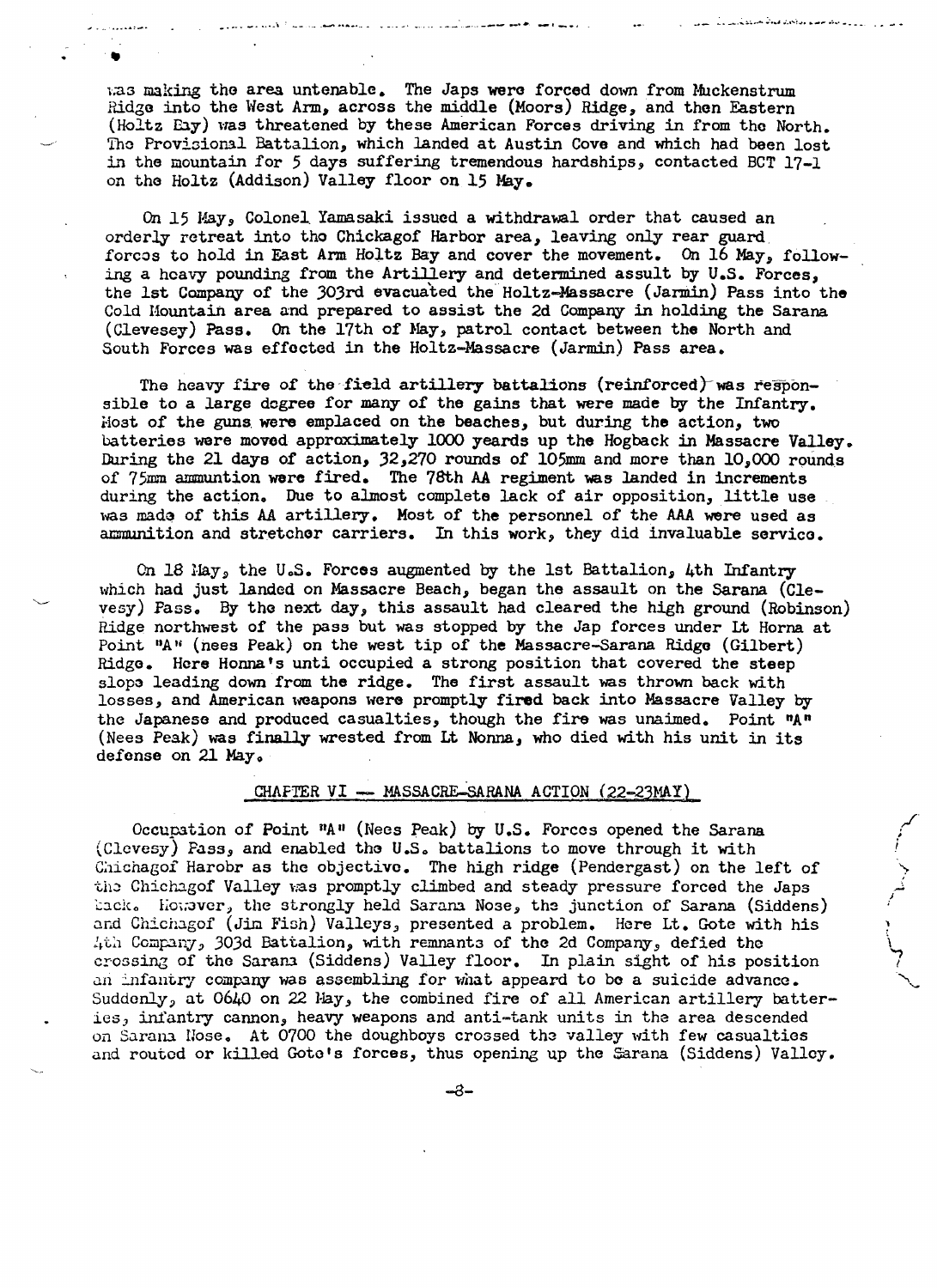At about 1430, 22 May 1943, fifteen Japanese "Nell" bombers attacked two ships off Holtz Bay and dropped supplies to enemy troops in the Chicagof Harbor sector. The planes were engaged by AA units manning machine guns on Red Beach. They caused no observed damage. One enemy plano -was shot down by the Destroyer USS KANE.

## CHAPTER VII - FISHHOOK-CHICHAGOF ACTION (24-28 MAY)

In the afternoon of 24 May, a destroyer in the Navy screen between Attu and the Kuriles obscrved fifteen Japanese bombers heading for Attu Island. This information was radioed to Amchitka from which base five P-38 planes were dispatched to attempt an interception. An intercept was successtully effected west of Attu. Five of the enemy planes were destroyed and seven more were seen to take cover in cloud formations, all burning and were listed as possibly destroyed. Two P-38's were lost in the engagement, but one pilot was recovered.

Action now shifted to the ridge (Pendergast) on the north side of Chichagof (Jim Fish) Valley, where Yonegawa' s Battalion and supporting units were holding the ridge and the Chichagof-Holtz (Holtz\*Sarana) Pass. Bitter fighting forced the Japs back until they stopped the advance at the Fishhook Ridge. On 24 May at 1000 two U.S. Battalions assaulted the Fishook Ridge, supported by air attack and artillery barrage. Some initial successwas made, but the forces were thrown back to their original positions. During the night, an antiaircraft. artillery battery moved two pack howitzers from Moore Ridge (Holtz Bay) to Pendergast Ridge with much difficulty these weapons gave very necessary artillery support to the infantry in attacking Fishhook Ridge and gained a Presidential citation for the unit. The attack was not renewed until the next day because of the difficulty in moving ammunition and supplies up to the forces on the Ridge. On 25 May, the attack was renewed along the line until, on 28 May, the Japs had been forced back to a line through lake Cories and the Fishhook Ridge had been taken from the Japs. The enemy was compressed in an untenable pocket on the shore of Chichagof Harbor. The U.5. forces now prepared for the down hill assault on the Chickagof Harbor defenses.

### CHAPTER VIII -- JAPANESE FINAL COUNTER-ATTACK

Colonel Yamasaki's decimated forco was faced with the propect of a lastditch stand on the beach, a complete surrender or a violent ounter attack. He chose the counter-attack. His plan was to assemble his remaining forces, approximstely 1000 men, and hit the American line between lake Cories and Fishhook Ridge. The artillery position across the Sarana (Clevesy) Pass (Upper Hogback and Engineer Hill) was his first objective. Then he hoped to stream down to Massacre Beach, the base of the American Force's supplies, causing the maximum possible damage before being destroyed himself. Colonel Yamaski on tho night of 28th issuod the following order (Paraphrase) to his forces:

 $\label{eq:2.1} \frac{1}{2} \left( \frac{1}{2} \left( \frac{1}{2} \right) + \frac{1}{2} \left( \frac{1}{2} \right) \right) \left( \frac{1}{2} \left( \frac{1}{2} \right) + \frac{1}{2} \left( \frac{1}{2} \right) \right) \left( \frac{1}{2} \right) \left( \frac{1}{2} \right) \left( \frac{1}{2} \right) \left( \frac{1}{2} \right) \left( \frac{1}{2} \right) \left( \frac{1}{2} \right) \left( \frac{1}{2} \right) \left( \frac{1}{2} \right) \left( \frac{$ 

### CHICHAGOF -HARBOR ORDER OF SECOND SECTOR UNIT

.. .. .

1 - By the combined attacked of the enemy land,. sea and air units the Battalions on the front line have been defeated. However, our morale is excellent and we are holding in some important points. We will attack and annihilate tho United States Forces.

-9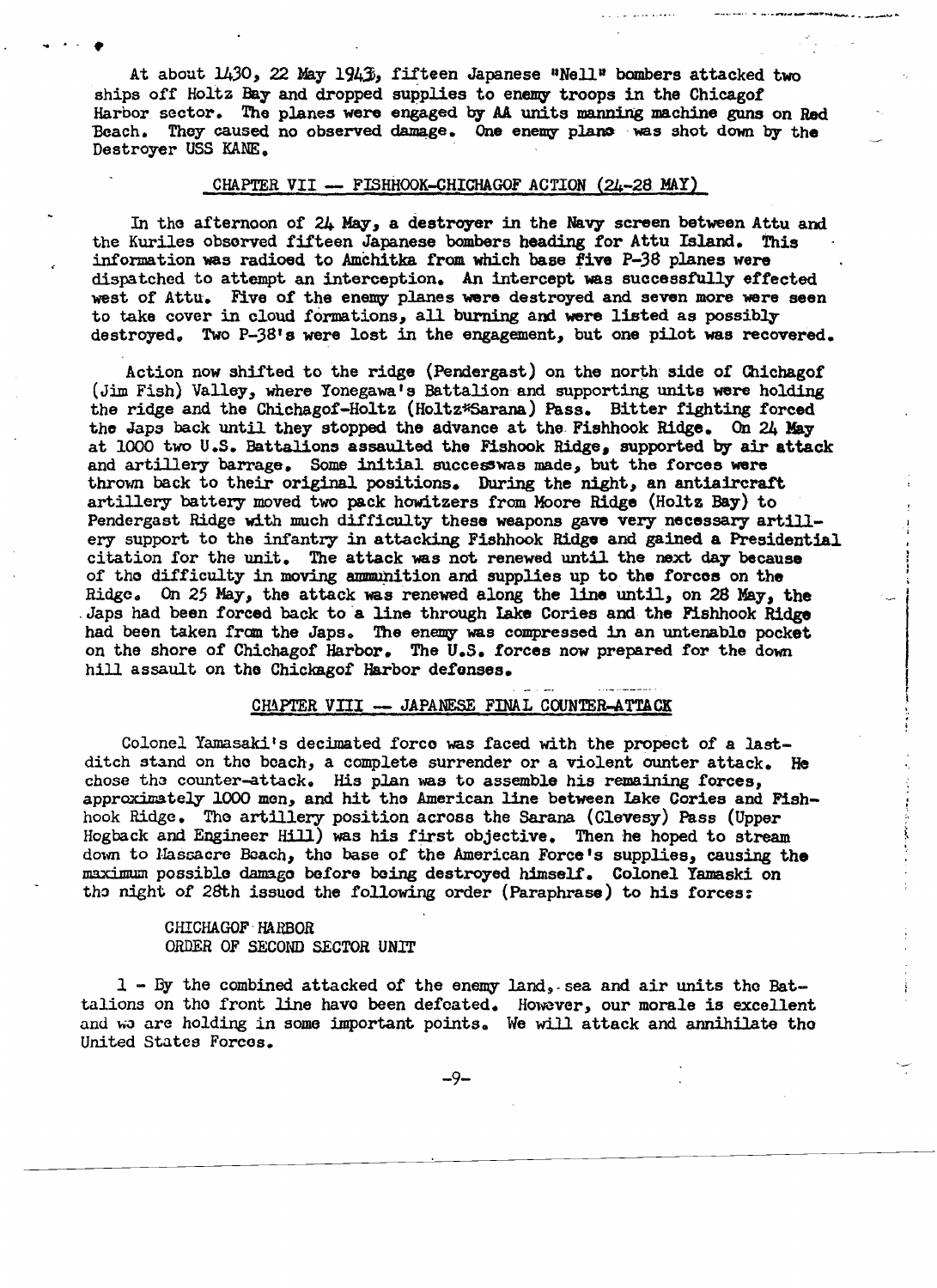$2$  - The Yonegawa Battalion will form on the right of lake Cories and will advance on the right in the direction of Sarana Pass.

• ... *JP* 

.3 - The rlatanabe Battalion will hold in their present position and cover the assembling forces, then will be prepared to attack on the left in the direc tion of the Sarana-Massacre Pass.

 $4 -$  The Aota Battalion (AA) will cease the defense of the sea frontier and will advance in the center in the direction of Sarana Pass.

(Following paragraphs are devoted to small units, including for example, the following):

8 - Lt Tsuroka (Navy) will command the attached Naval personnel and will advance as third reserve in the rear of headquarters. .

9 - Tho cryptographic wireless section will destroy all docmnents and will. act under the command of the adjutant.

 $10$  - The Field Hospital, after direct assistance to the patients, will advance as part of the reserve under command of the adjutant.

ll - The time for attack will be announced later. All units will send liason officers to headquarters prior to 2200.

 $12 - I<sub>s</sub>$  in the advance for the attack, will be in the center rear of the front lines.

> YONUYO YAMASAKI Colonel, Infantry, Commanding.

At 03.30 on 29 May, the Japs (about 1000 strong) hit and overran the front line units at the head of lake Cories. They ·poured up Chichagof (Jim Fish) Valley, overrunning two command posts and medical installations in Sarana (Siddens) Valley, until they hit the U.S. Force reserve position in the Massacre-Sarana (Clevesy) Pass and on Engineer Hill about 0500. A direct attack was made by the Japs with only a slight attempt to bypass the strong position. Their fanatical charges were repulsed again and again mainly by Engineer troops which had promptly organized a very effective defense on Engineer Hill. The remaining Jap forces consisted of scattered groups in the upper Siddens Valley b;low Cold Mountain and the Sarana and Chichagof Valleys and the ocean. To meet this last suicidal counter-attack of the Japs, the AAA troops in the Massacre Bay area were organized as a provisional infantry battalion and aided in clearing the oncmy force from Engineer Hill-Clevesy Pass area. By the evening of 29 May the majority of the Japanese force had been annihilated. Colonel Yamasaki was killed, sword in hand, at the base of the Sarana (Clevesy) Pass.

## $CHAPTER$   $IX$   $-$  MOPPING UP

The last two days of May and the first few days of June were devoted to mopping up and reconnaissanco activities. Roports that small groups of Japs were oparating in various sectors principally in the Cape Klebnikof area were

 $-10-$